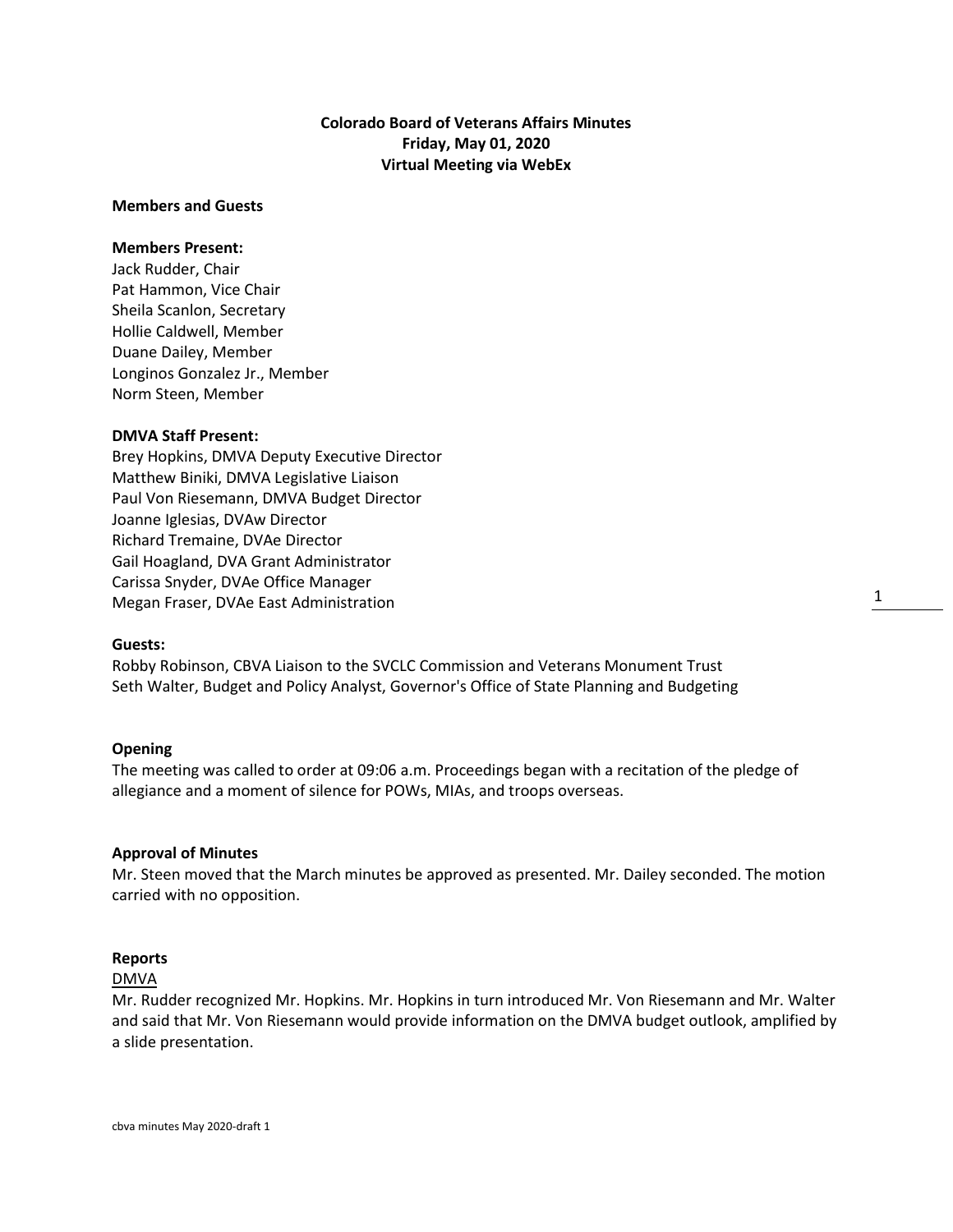Mr. Von Riesemann said that the state currently has a \$3 billion deficit. For the current fiscal year, DMVA is required to revert \$572,137. He said that the state can save money through strategies including general fund reversions, creative accounting, federal Influx, program line reduction or elimination, statutory changes, and/or accessing any cash funds. All options are currently possible. DMVA will need to determine how the department can reduce expenses. He shared the projected 2020-2021 budget from the JBC's earlier figure setting, which is expected to change within the next few weeks.

He said that funding for the Veterans Trust Fund Grant and the Veterans Assistance Grant for FY 2020- 2021 is currently unknown. From available figures, the current estimate of what will be available to award to VTF Grant applicants is \$860,000 less administrative expenses of \$42,500 and Board travel costs which are typically \$12,000, leaving a net of \$805,500 potentially available. Not included in the deductions were any potential allocations the Division or the WROS.

He said that potential courses of legislative action could be a sweep of the account balances of both the VTF and VAG, to reduce general fund spending and replace the funds with the cash balance of the VAG, and/or to utilize the VTF to fund a portion of the costs of the WROS, in particular the new triage specialist. Mr. Robinson added that there is precedent for this type of action, as the VTF cash fund was raided circa 2002 and the funds later paid back with interest.

Mr. Walter said that while the CARES Act provides federal funds for states during the pandemic, the Treasury is very specific that those funds be used for pandemic-related expenses. Most of the funds are reserved for COVID-19 response efforts and cannot be used as revenue replacement.

Mr. Von Riesemann said that the Board might consider using VTF cash funds to cover the projected expenses of the WROS, as the triage specialist position is considered necessary and some of the building's utility costs are also covered from the general fund. Mr. Walter said this could be done through increase in the available appropriation from the VTF and would not affect the amount available to grantee organizations. Both gentlemen thanked the Board members for their time and relinquished the floor to Mr. Hopkins.

Mr. Hopkins concluded the report on behalf of DMVA. He said that the Colorado National Guard has been on site to provide COVID-19 test support in hotspots throughout the state, including meat packing plants that have been affected. This week their priority have been the CLC at Fitzsimons. They are also supporting the new shelters and medical facilities available in Denver, including a 600-bed facility at the National Western Complex for homeless men and a 2,000-bed medical facility at the Convention Center. COVID-19 response efforts are funded federally while retaining the state chain of command.

Mr. Hopkins said that on 16 April he revealed a new plan for DMVA cultural transformation, which he augmented with a slide presentation. The foremost issue is customer service, which is vital to the department's industry. He asked that the Board be provided with a copy of his slides, which provide the details and priorities for the plan.

# Governor's Office/Legislation

Mr. Biniki reported on behalf of himself and Mr. Dorman. He said that the JBC will convene on 04 May and legislative session will resume on 18 May. The Long Bill needs to revised and passed.

#### CLC Commission/Veterans Monument Trust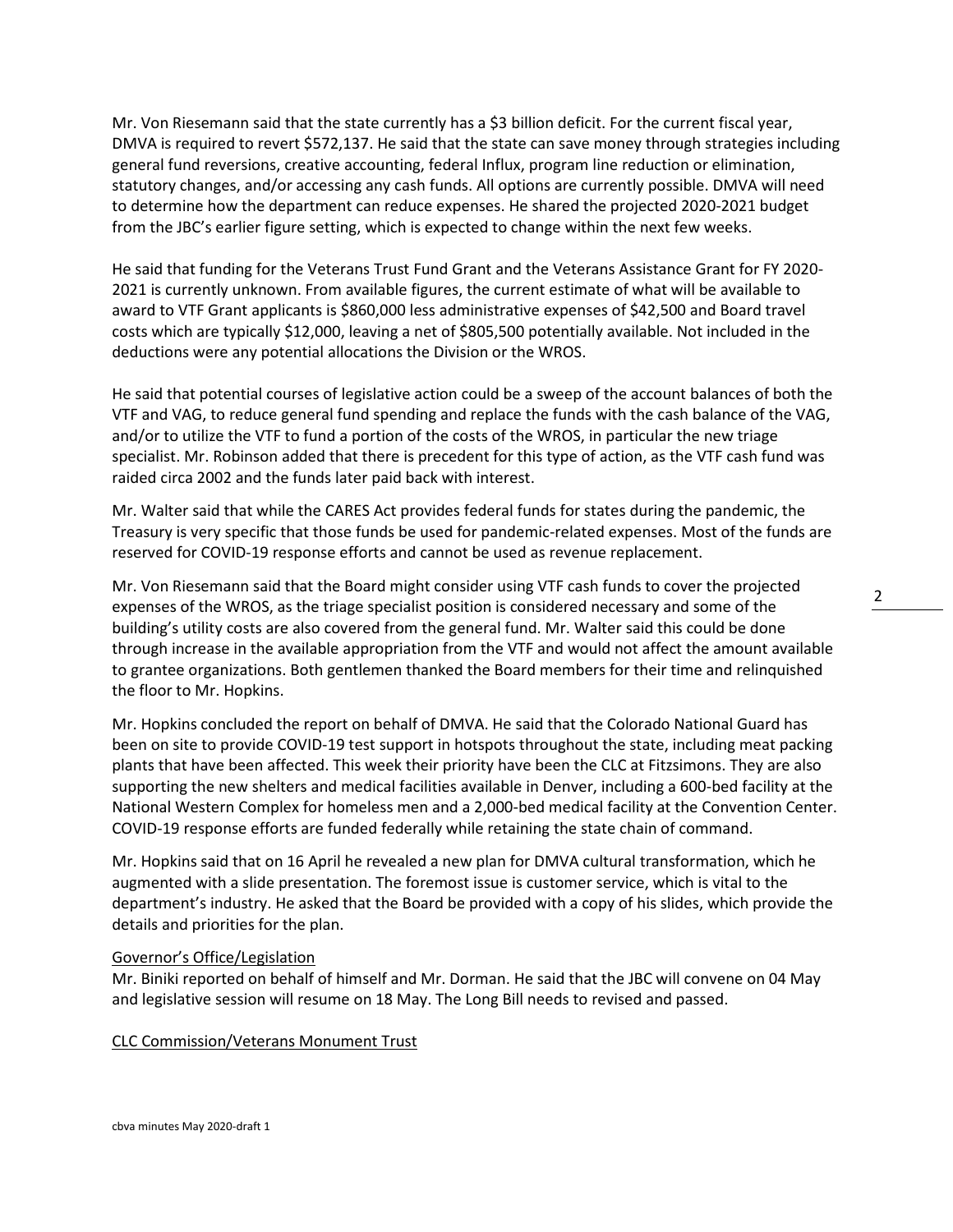Mr. Robinson said that to date have been two deaths at the Fitzsimons CLC and that testing of patient and staff should be completed this week. CLCs including Fitzsimons are experiencing a shortage of disposable gowns and are seeking sources.

*The Board here recessed at 10:42 a.m. and resumed at 10:52 a.m.*

# **Veterans Trust Fund Application Review**

Mr. Rudder said that the applications would be reviewed in numerical order. Ms. Hoagland told the Board that two applications had been received after the committee meeting but prior to the extended deadline, so there will be no committee recommendations for those applications. She reminded the Board the currently projected available funds do not account for any prospective allocations to the Division, the WROS, or the cemetery.

# **VT 21-01, VFW Post 8661, Conifer**

Ms. Hoagland said that the average score was 86.4. The committee recommended funding this application in full, as this current grantee is in compliance and is on track to expend this year's allocation. Ms. Hammon moved that this application be funded in full at the requested amount of \$8,400. Ms. Scanlon seconded. The motion carried.

# **Decision: Fund in full at \$8,400.00**

# **VT 21-02, American Legion Post 88, Hot Sulphur Springs**

Mr. Dailey recused himself from discussion. Ms. Hoagland said that the average score was 79.3. The committee recommended funding this application in full, as this current grantee is in compliance and is on track to expend this year's allocation. Ms. Scanlon asked if the line item for eye exams was allowable, as VHA can provide those exams. Ms. Hammon said not all veterans enrolled in VHA are eligible for vision care and that some veterans in need of the care are not enrolled in VHA at all. Mr. Tremaine asked whether that eligibility is verified. Ms. Hoagland said that as a term of the grant, the grantee is required to determine that the service would not be a duplicate one available from VA. Ms. Hammon moved that this application bed funded in full at the requested amount of \$35,000. Dr. Caldwell seconded. The motion carried.

# **Decision: Fund in full at \$35,000.00**

# **VT 21-03, American Legion Post 62, Craig**

Ms. Hoagland said that the average score was 63.6. The committee recommended funding this application in part at \$6,000. The recommendation was based on the lack of justification of need in the application and the fact that as of March, the applicant still had \$3,000 remaining of the current year's \$8,000 in grant funds. Ms. Scanlon moved that this application be funded in the recommended amount of \$6,000. Ms. Hammon seconded. The motion carried. **Decision: Fund in part at \$6,000.00**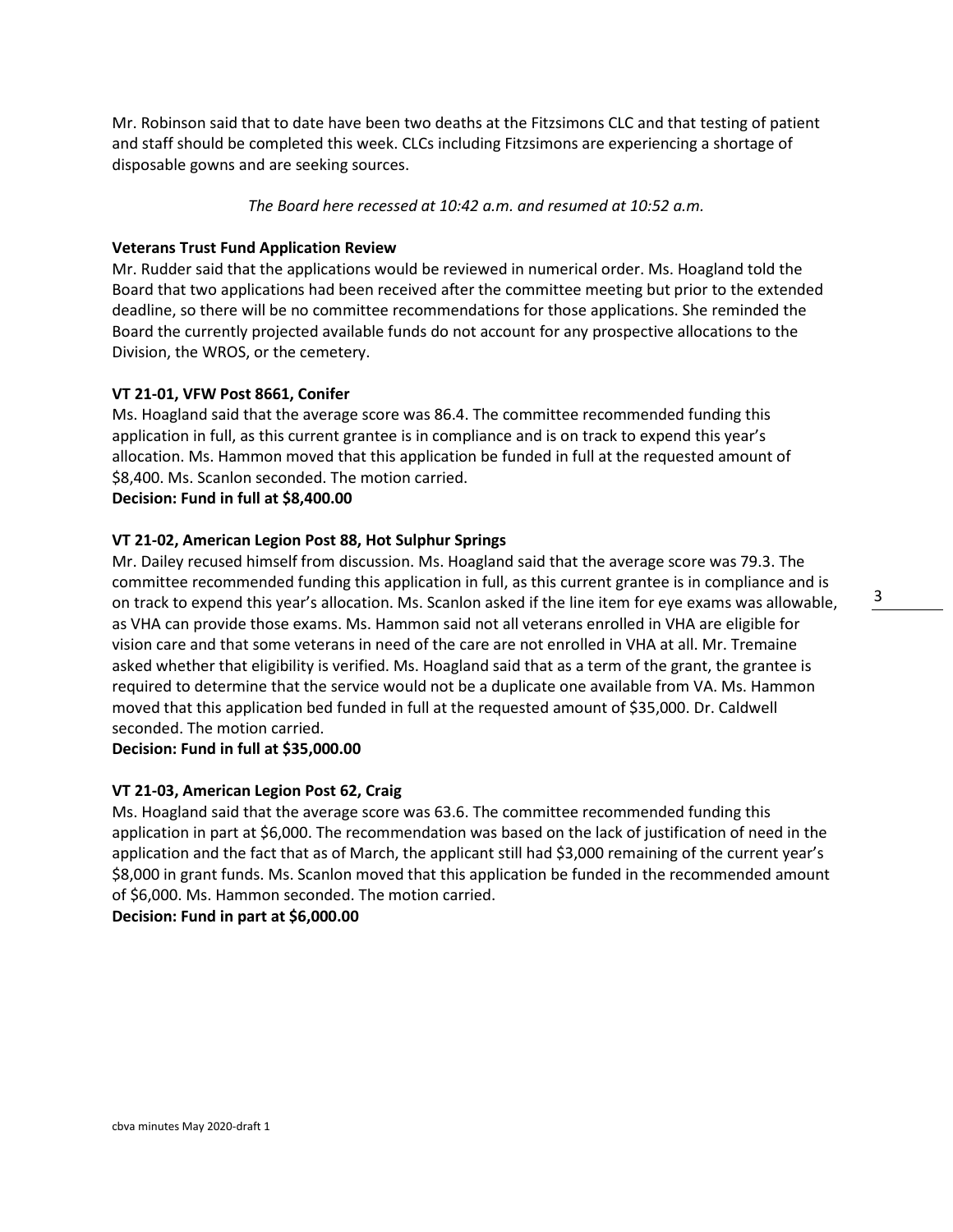# **VT 21-04, American Legion Post 44, Steamboat Springs**

Ms. Hoagland said that the average score was 86.4. The committee recommended funding this application in full, as this current grantee is in compliance and is on track to expend this year's allocation. Mr. Dailey moved that this application be funded in full at the requested amount of \$5,000. Mr. Steen seconded. The motion carried.

# **Decision: Fund in full at \$5,000.00**

# **VT 21-05, VFW Post 5231, Cortez**

Ms. Hoagland said that the average score was 77.3. The committee recommended funding this application in full, as this current grantee is in compliance and is on track to expend this year's allocation. Ms. Hammon moved that this application be funded in full at the requested amount of \$50,000. Ms. Scanlon seconded. The motion carried.

**Decision: Fund in full at \$50,000.00**

# **VT 21-06, DAV Chapter 48, Durango**

Ms. Hoagland said that this applicant has withdrawn their application. The post has informed her that it will not have their assistance program this year and is likely to close.

# **No funding: application withdrawn**

# **VT 21-07 Spencer-Young VFW Post 12063, Westcliffe**

Ms. Hoagland said that the average score was 89.3. The committee recommended funding this application at the current funding level of \$75,750, as the need for an increase was not well justified in the application. Mr. Dailey so moved. Mr. Gonzalez seconded. Ms. Hammon suggested that the Board consider funding the application in full at the requested amount of \$80,500 due to the need that exists in the area. Mr. Dailey said that the justification of need should have been in the application. As there was no further discussion, Mr. Rudder called for the ballot. Four were in favor of the motion. Ms. Hammon and Dr. Caldwell opposed. The motion carried.

# **Decision: Fund in part at \$75,750.00**

# **VT 21-08 Department of Colorado VFW, Lakewood**

Ms. Hoagland said that the average score was 79.4. The committee recommended funding this application in full, as this current grantee is in compliance and is on track to expend this year's allocation. Mr. Dailey moved that this application be funded in full at the requested amount of \$50,000. Mr. Steen seconded. The motion carried.

# **Decision: Fund in full at \$50,000.00**

# **VT 21-09 American Legion Post 11, Trinidad**

Ms. Hoagland said that the average score was 74.9. The committee recommended funding this application in full, as this current grantee is in compliance and is on track to expend this year's allocation. Mr. Steen moved that this application be funded in full at the requested amount of \$27,000. Mr. Gonzales seconded. The motion carried.

# **Decision: Fund in full at \$27,000.00**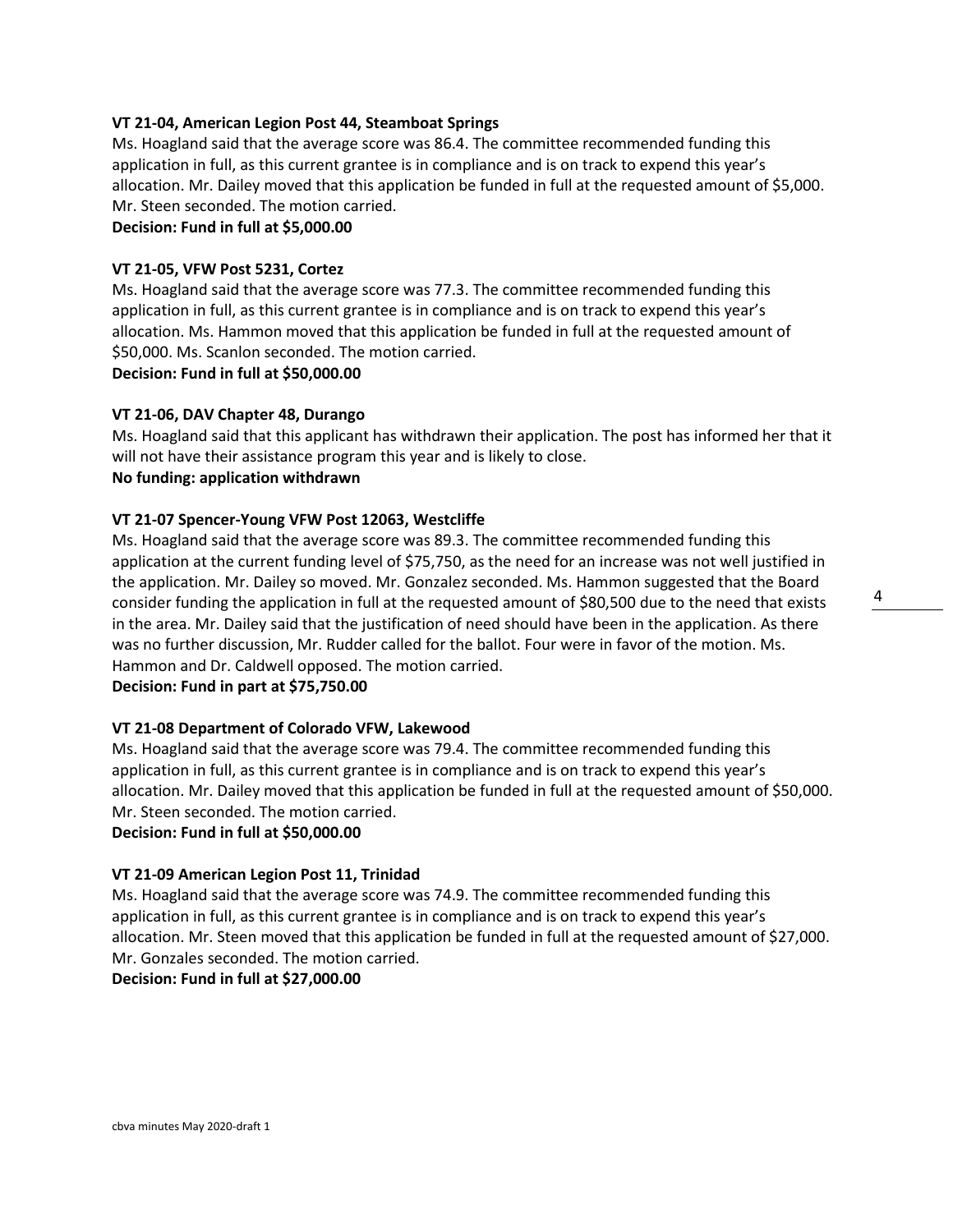# **VT 21-10 American Legion Post 67, Berthoud**

Ms. Hoagland said that the average score was 70.4. The committee recommended removing retreats as an ineligible line item, leaving a funding recommendation of \$27,000. Dr. Caldwell so moved. Ms. Hammon seconded. The motion carried.

# **Decision: Fund in part at \$27,000.00**

# **VT 21-11 American Legion Post 09, La Junta**

Ms. Hoagland said that the average score was 84.6. The committee recommended funding this application in full, as this current grantee is in compliance and is on track to expend this year's allocation. Mr. Dailey moved that this application be funded in full at the requested amount of \$29,920. Ms. Hammon seconded. Ms. Scanlon asked if the budget needed clarification. Ms. Hammon stated it did not as the vast majority of the funds are for transportation only. The motion carried. **Decision: Fund in full at \$29,920.00**

#### **VT 21-12 American Legion Post 1980, Woodland Park**

Mr. Steen recused himself from discussion. Ms. Hoagland said that the average score was 56.2. That is below the minimum score required for consideration. This was also the case for the committee. Ms. Scanlon asked if the application could still be discussed. Ms. Hoagland said not unless some board members were willing to modify their scores to bring the average to the required amount. All but one board member scored the application below 60. Ms. Hammon said that the grantee has a problematic history with the grant, both failing to expend and noncompliant. She asked if Ms. Hoagland could comment on the grantee's performance. Ms. Hoagland said that the current grant cycle was the grantee's third consecutive year of poor performance, and that the problems include lack of compliance, disregard of grant policies, failure to use the surveys, and difficulties with both required reports and documentation of expenses. The grantee has had site visits and on-site training. Mr. Dailey asked if a particular person was the source of the problems. Ms. Hoagland said that she has been unable to pinpoint a single root cause. The grantee uses a board to make their grant decisions. She has met with the entire board and has been on multiple phone calls attended by the entire board. Dr. Caldwell said that the application should not be considered because it did not receive the minimum required score, and like applications have been denied in previous years. Ms. Hammon moved that this application not be considered. Dr. Caldwell seconded. The motion carried.

# **Decision: Do not fund, application score ineligible**

#### **VT 21-13 American Legion Department of Colorado, Denver**

Ms. Hoagland said that the average score was 67.9. The committee recommended funding this request in part at \$30,000 to see if the new applicant is able to execute. The application met the requirements but is one of the lowest scores in consideration. Mr. Dailey so moved and Mr. Gonzalez seconded. Ms. Hammon asked the committee members to comment on the recommendation to fund in part. Mr. Rudder said the committee average score was also low, and the applicant is new so there no record of performance to consider. As there was no further discussion, Mr. Rudder called for the ballot. The motion carried.

### **Decision: Fund in part at \$30,000.00**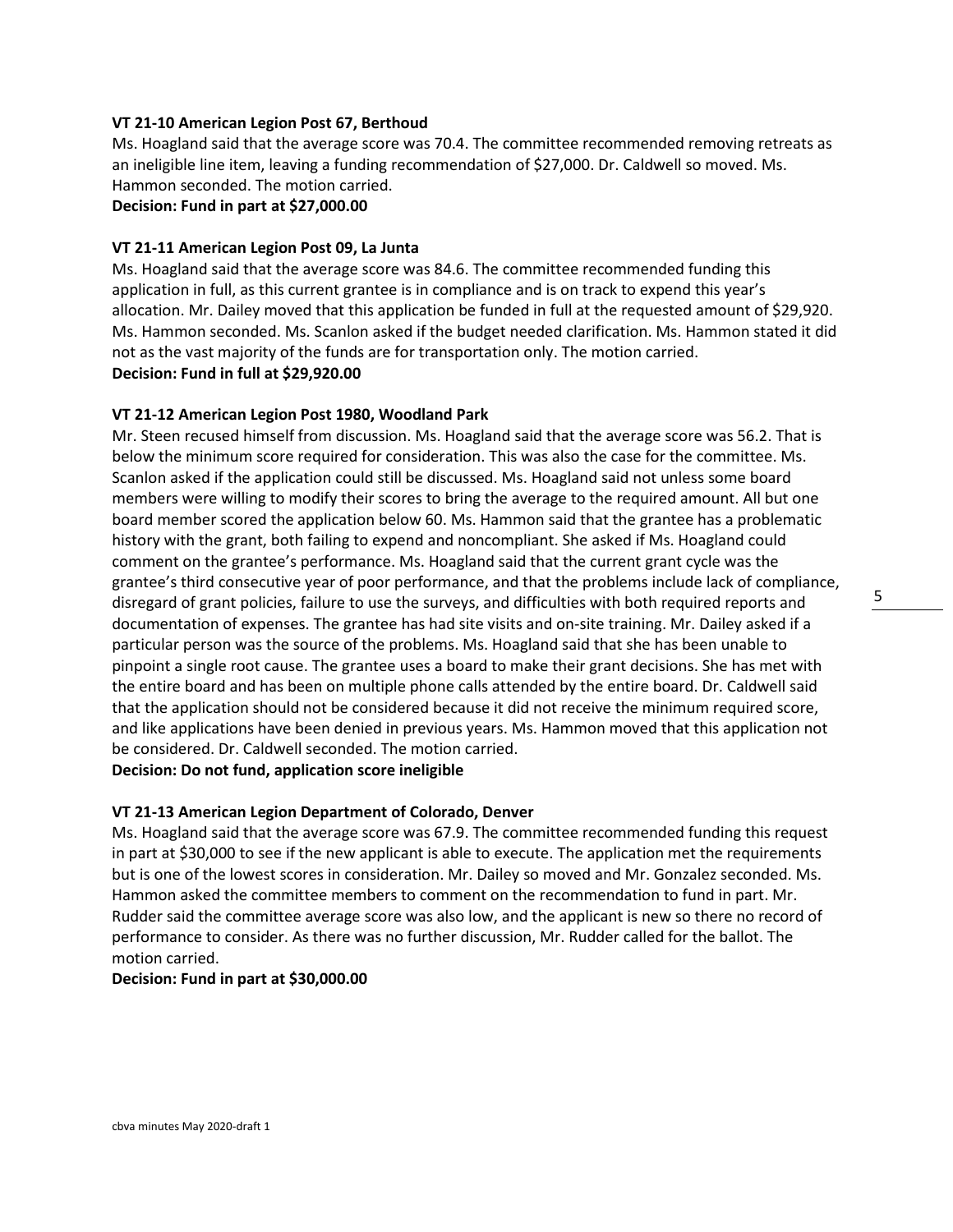### **VT 21-14 American Legion Post 18, Greeley**

Ms. Hoagland said that the average score was 77.1. The committee recommended funding this application in part at \$35,000. This previous grantee has demonstrated capacity and reasonable projections, but the range of service is small compared to the amount of the request. Mr. Dailey moved that this application be funded in part at \$35,000. Dr. Caldwell seconded. The motion carried. **Decision: Fund in full at \$35,000.00**

#### **VT 21-15 VFW Post 5843, Meeker**

Ms. Hoagland said that the average score was 74.3. The committee recommended funding this application in full, as this current grantee is in compliance and is on track to expend this year's allocation. Ms. Hammon moved that this application bed funded in full at the requested amount of \$9,000. Ms. Scanlon seconded. The motion carried.

#### **Decision: Fund in full at \$9,000.00**

#### **VT 21-16 American Legion Post 22, Northglenn**

Ms. Hoagland said that the average score was 67.1. The committee recommended funding this application in full, as this current grantee is in compliance and is on track to expend this year's allocation. Mr. Dailey moved that this application be funded in full at the requested amount of \$30,000. Dr. Caldwell seconded. Ms. Hammon queried the number of veteran to be served as listed in the application, which is 10. That would be \$3,000 per capita. Ms. Hoagland said this was likely an error, as in the current year the grantee has served far more than 10 veterans. Ms. Scanlon and Mr. Steen both said that the Board must consider the application as written. Ms. Scanlon asked Ms. Hoagland to comment on the grantee's current performance. Ms. Hoagland said the grantee has received an increase for a total amount of \$25,000 and has expended all of it. Ms. Hammon suggested that the Board consider funding the application as \$25,000 based on the grantee's demonstrated capacity. Mr. Dailey declined to amend his motion and as there was no further discussion he called for the question. Mr. Dailey was in favor and all others opposed. The motion failed. Mr. Steen moved that the application be funded in part at \$25,000. Ms. Hammon seconded. The motion carried. **Decision: Fund in part at \$25,000.00**

#### **VT 21-17 VFW Post 3641, Pueblo**

Ms. Hoagland said that the average score was 75.6. The committee recommended funding this application in part at \$15,000, as the capacity of the new applicant is unclear and the statement of need was not well supported. Ms. Scanlon asked the committee members to amplify why only \$15,000 was recommended, but no additional reasoning was offered. Ms. Hammon pointed out that the application states an intent to serve 150 unduplicated veterans. She moved that the application be funded in full at \$20,100. Mr. Steen seconded. Ms. Hoagland said the one of the budget line items is for the Pueblo Stand Down, which is on the budget of other VTF applicants and that of one of the VAG applicants, the last of whom has supported the Stand Down for several years. Dr. Caldwell said that the grantee would need to be informed that they cannot use grant funds to make a donation to the Stand Down. Ms. Hammon agreed that the applicant would have to be instructed to buy specific items. There was no further discussion and Mr. Rudder called for the ballot. The motion carried. **Decision: Fund in full at \$20,100.00**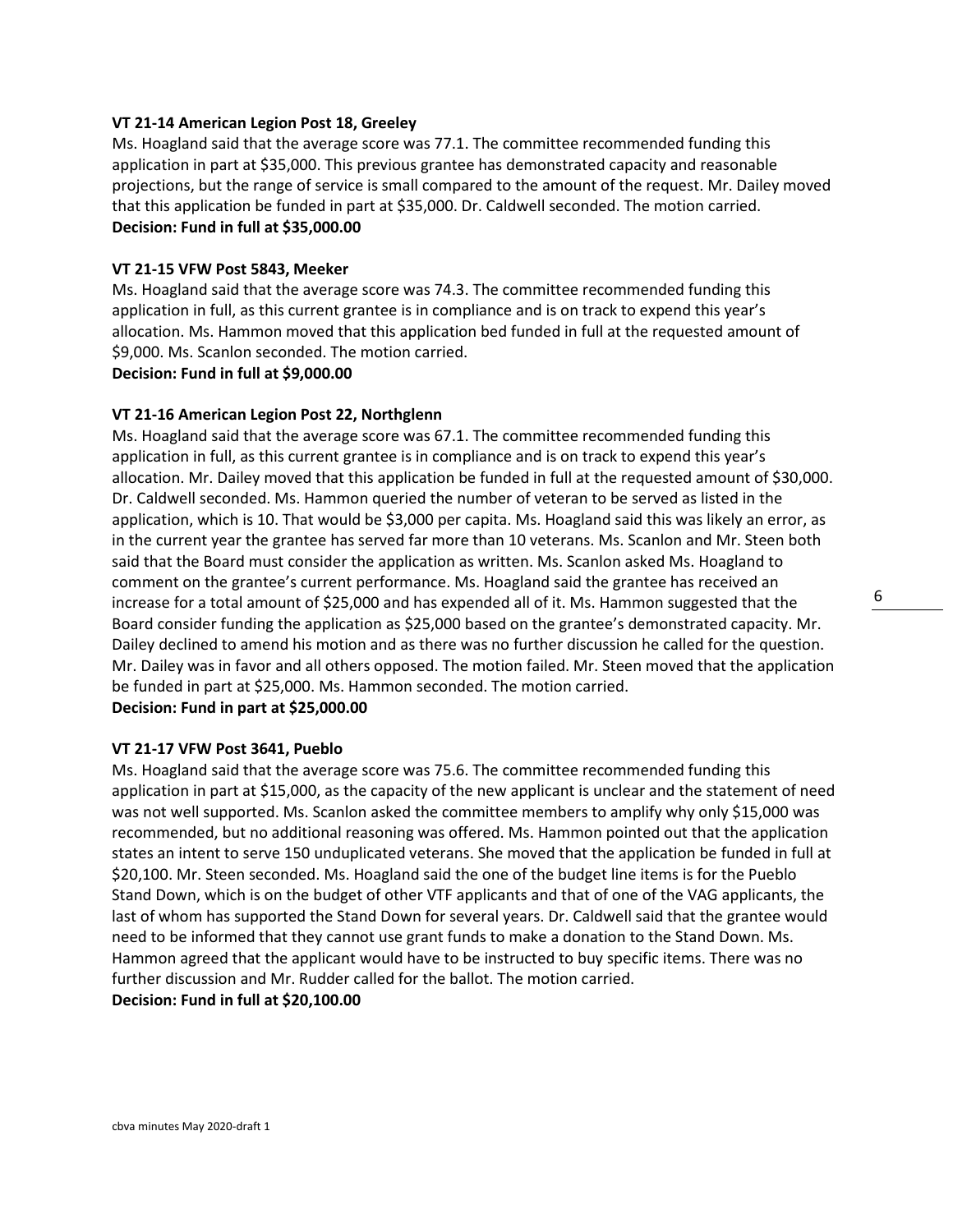## **VT 21-18 American Legion Post 9-11, Palmer Lake**

Ms. Hoagland said that the average score was 77.1. The committee recommended funding this application in full, as this current grantee is working on compliance and expending this year's allocation. Mr. Steen moved that this application be funded in full at the requested amount of \$4,000. Mr. Gonzales seconded. The motion carried.

# **Decision: Fund in full at \$4,000.00**

#### **VT 21-19 American Legion Post 103, Littleton**

Ms. Hoagland said that the average score was 81.4. The committee recommended funding this application in part at \$30,000, as this grantee has relied heavily on the Arapahoe County Veterans Service Office to execute this grant and that office is currently experiencing 100% turnover. Mr. Dailey moved that be application be funded in full at \$37,500. Mr. Steen seconded. Ms. Hammon asked what the funding was for this grantee in the current year and how much if any was remaining to be spent. Ms. Hoagland said they current funding is \$37,500 and there is currently \$12,000 remaining. Mr. Rudder said they are unlikely to expend. Ms. Hammon said that she agreed with the committee's recommendation. Dr. Caldwell concurred. Mr. Rudder called for the ballot. Mr. Dailey and Mr. Steen were in favor and all others opposed. The motion failed. Ms. Hammon moved that this application be funded in part at \$30,000. Mr. Gonzalez seconded. The motion carried.

# **Decision: Fund in part at \$30,000.00**

#### **VT 21-20 VFW Post 4061, Canon City**

Ms. Hoagland said that the average score was 64.3. The committee did not consider this application, as the committee's average score was below 60. Ms. Hoagland said that the committee also thought that the bid for the van was an excessive amount. She also said that the post's statewide governing body has provided a caution in regard to this post. Mr. Steen agreed that the van amount seemed high, particularly if compared to the bid obtained by the Rifle CLC for a similar vehicle. Dr. Caldwell asked if the post intended to use the vehicle for other than medical transportation and Ms. Hoagland said possibly, and also for transportation for non-veterans. Ms. Hammon asked if the grant agreement could specify how the grant-funded vehicle can be used and Ms. Hoagland said it could. Ms. Scanlon suggested the Board fund the application in the amount that the Rifle CLC is using for a van. Ms. Hammon agreed and said the grant agreement would specify the use and purpose of the vehicle. Mr. Steen moved that this application be funded in part at \$41,000, to be used for a van with the discussed stipulation regarding its use. Dr. Caldwell seconded. Ms. Hoagland said she would monitor and perform a site visit. There being no further discussion, Mr. Rudder called for ballot. The motion carried. **Decision: Fund in part at \$41,000.00**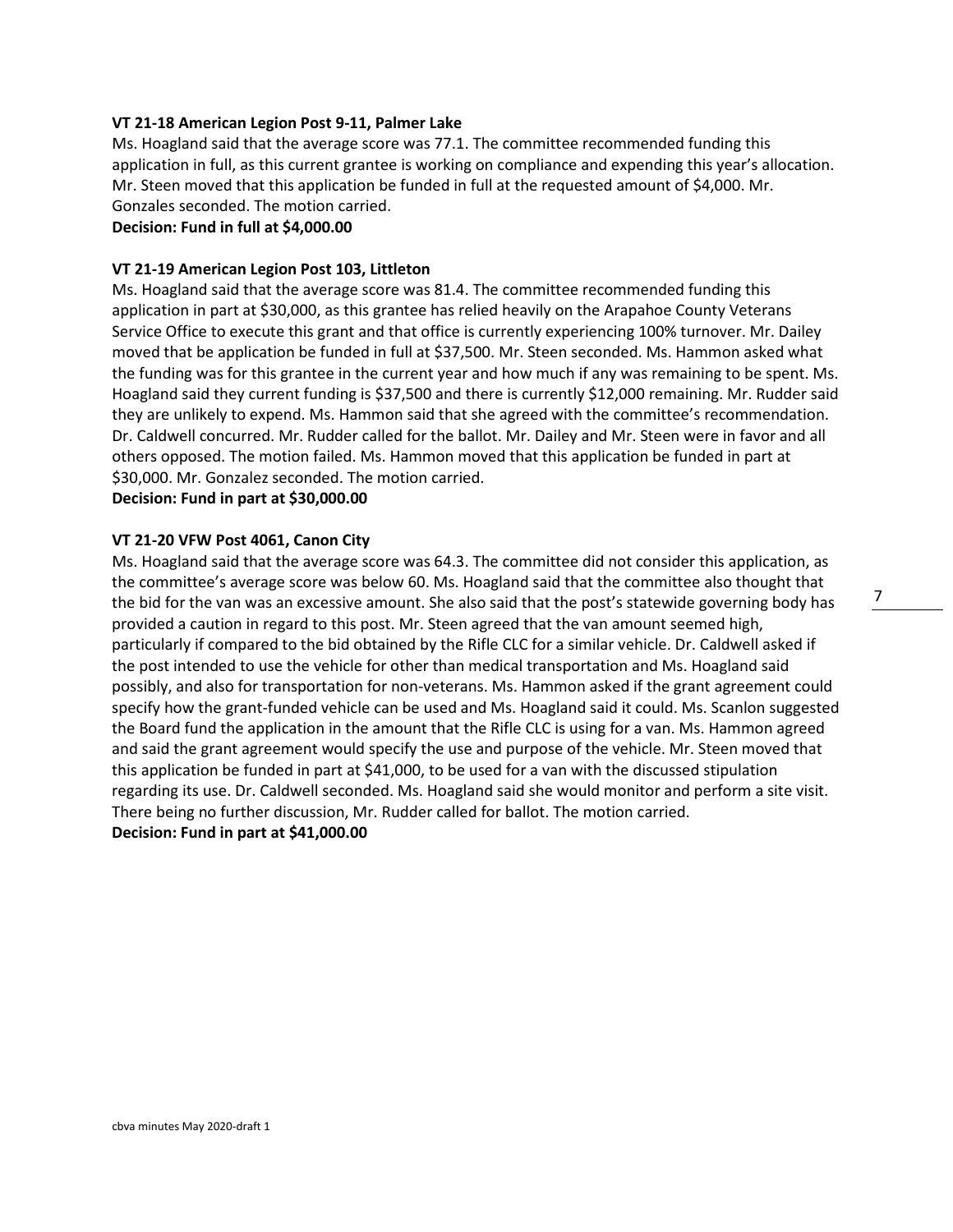### **VT 21-21 American Legion Post 32, Longmont**

Ms. Hoagland said that the average score was 57.3. The committee did not consider this application, as the committee's average score was also below 60. Ms. Hammon asked what the problems were with the application and/or the grantee. Ms. Hoagland said it was incomplete, as pages are missing and only questions one through seven were addressed. Currently the grantee is very slow to spend grant funds and will not expend at least half of this year's allocation. Ms. Hammon asked if the missing pages could be a fax error. Ms. Hoagland said applications are required to be mailed. She said the grantee also struggles with documentation. She has performed a site visit and could suggest a new grant manager for the grant. Mr. Rudder invited a motion. Ms. Hammon said the Board members could revisit their application scores in the interest of prospective modification. Mr. Steen said that the application could not be considered due to its score. Dr. Caldwell agreed. Mr. Steen moved not to consider the application. Mr. Dailey seconded. The motion carried.

**Decision: Do not fund, application score ineligible**

#### **VT 21-22 DAV Chapter 44, Cortez**

Ms. Hoagland said that the average score was 72.5. The committee recommended funding this application in part at \$50,000. This grantee has been slow to spend and has had minor problems with documentation. Ms. Hammon moved that this application be funded in part at \$50,000. Mr. Steen seconded. The motion carried.

**Decision: Fund in part at \$50,000.00**

#### **VT 21-23 American Legion Post 75, Cortez**

Ms. Hoagland said that the average score was 67.1. This application was received after the committee assembled and thus there was no committee recommendation. This is a new applicant with demonstrated capacity but unclear projections according to the application. Ms. Hammon said the need in the area is justified, particularly in light of the prospective closure of DAV Chapter 44. She moved to fund this application is part at \$40,000. Mr. Steen seconded. The motion carried. **Decision: Fund in part at \$40,000.00**

# **VT21-24 American Legion Post 2, Pueblo**

Ms. Hoagland said that the average score was 71.1. This application was received after the committee assembled and thus there was no committee recommendation. This is a returning applicant with prior compliance issues and unclear capacity and projections. Ms. Hammon mentioned \$5,000 in the budget for the Pueblo Stand Down. Ms. Hoagland said that a VAG applicant is requesting \$8,600 for the same items for the Stand Down and has provided these items for Stand Down for several years. Ms. Scanlon asked if it would be possible to fund only the assistance portion of the application. The budget contains events, which are not eligible. Ms. Hammon said removing the events and the Stand Down items would leave a budget of \$17,500. She moved to fund the application in the amount of \$17,500. Dr. Caldwell seconded. The motion carried.

# **Decision: Fund is part at \$17,500.00**

The Board here assessed subtotals before discussing the applications from the CLCs. It was determined that if there was enough remaining of the projected funds to fund all of the requests from the CLCs if that proved to be the pleasure of the Board.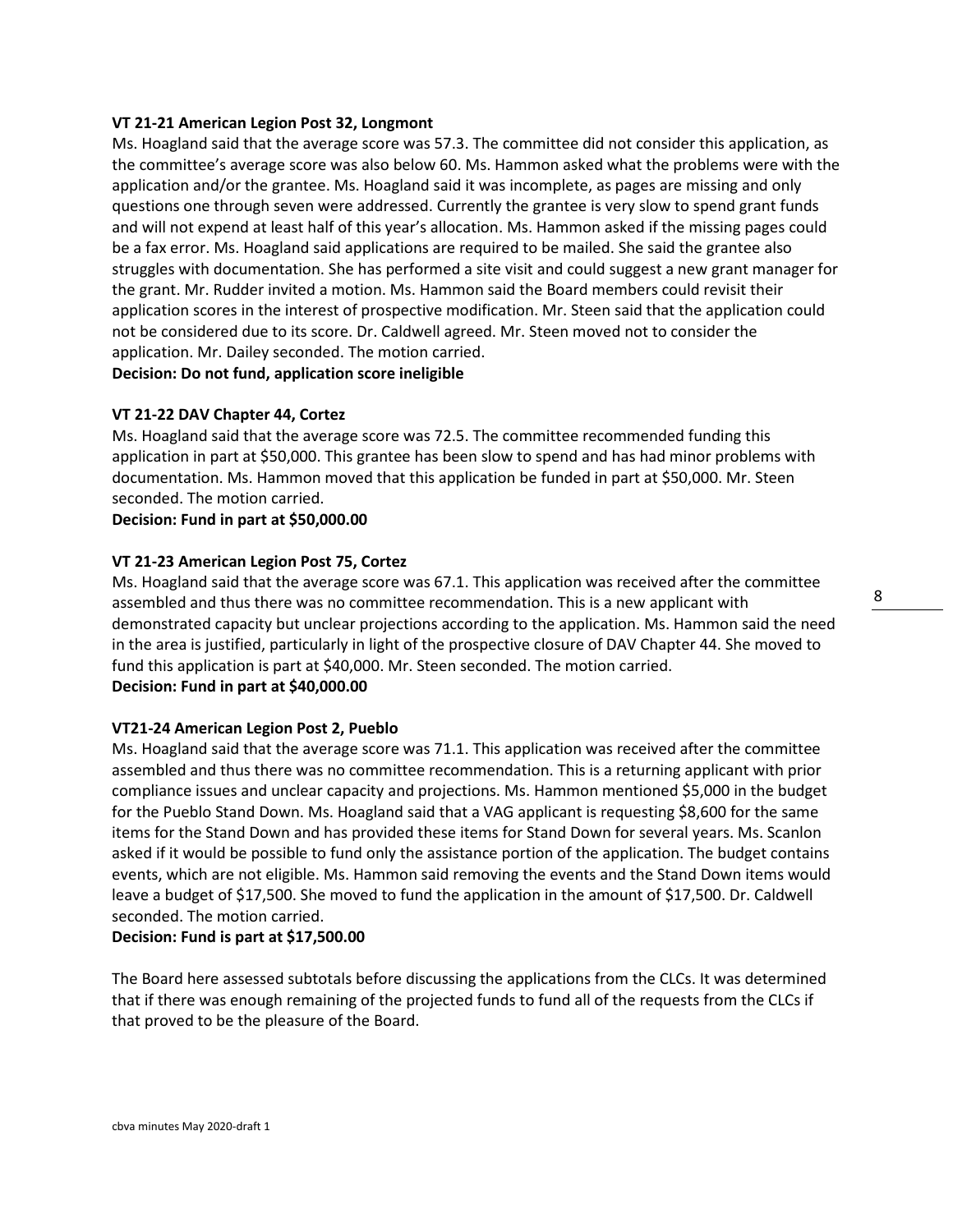## **VT 21-28 SVCLC Homelake**

Ms. Hammon moved to fund this application in the requested amount of \$51,924.42 for recliners for resident rooms, privacy curtains, and valances. Dr. Caldwell seconded. The motion carried. **Decision: Fund in full at \$51,924.42**

# **VT 21-26 SVCLC Rifle**

Dr. Caldwell moved to fund this application in the requested amount of \$40,814.00 for a van. Mr. Gonzalez seconded. The motion carried.

**Decision: Fund in full at \$40,814.00**

# **VT 21-27 SVCLC McCandless**

Ms. Hammon moved to fund this application in the requested amount of \$52,000.00 for an entertainment system for residents. Dr. Caldwell seconded. The motion carried. **Decision: Fund in full \$52,000.00**

# **VT 21-29 SVCLC Fitzsimons**

Ms. Hammon moved to fund this application in the requested amount of \$24,750.00 for a Scandent system. Dr. Caldwell seconded. The motion carried. **Decision: Fund in full \$24,750.00**

**Unfinished Business**

Bylaws – there has been no response yet from the Attorney General's office regarding proposed bylaw changes. Mr. Biniki said that he would follow up.

CCI Letter – the letter has been sent by email. Mr. Rudder says he has had follow up inquiries from a few commissioners. Ms. Fraser said there were there were a few email addresses that have not yet been obtained. Mr. Steen said he probably has them and will provide them.

#### **New Business**

Mr. Rudder asked the members their pleasure for the next meeting. The consensus was to hold the June meeting virtually via WebEx.

Dr. Caldwell said the Board may want to entertain a motion to allocate funds to the WROS to fund the triage specialist and utilities, as mentioned by Mr. Von Riesemann and Mr. Walter. Ms. Hammon moved to allocate \$150,000 from the VTF cash fund to support the triage specialist and utility costs for the WROS. Dr. Caldwell seconded. Mr. Steen asked if the WROS also serves non-veterans and Ms. Hammon said that it does not. There was no further discussion. The motion carried.

#### **Board Member Comments**

Ms. Hammon said that Eagle County has seen an increase in domestic violence incidents during the stay in place order. The county is practicing social distancing and mask-wearing in public. Mr. Rudder complimented Ms. Hammon on her office's efforts to support veterans during the pandemic.